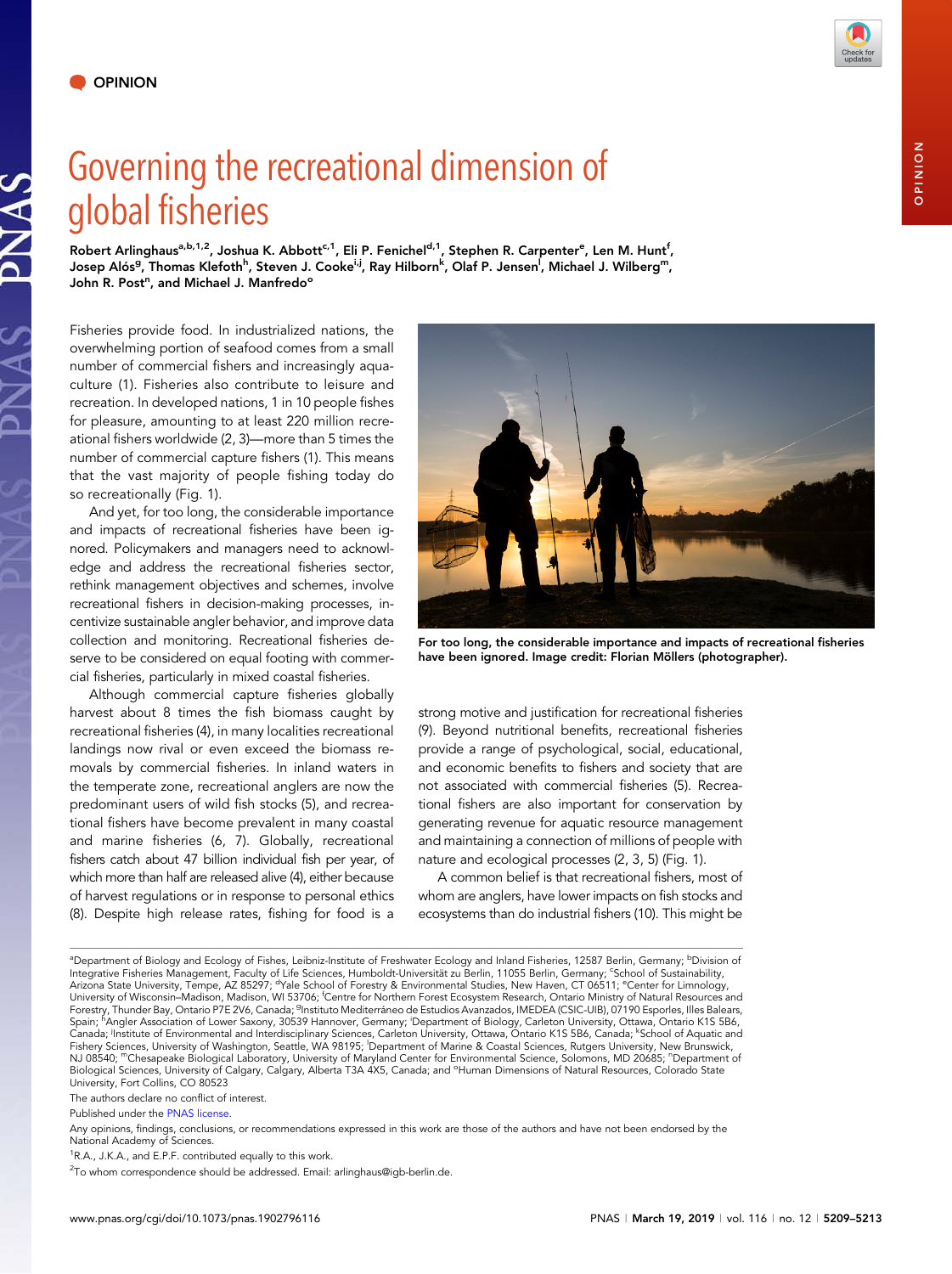

Fig. 1. Participation rates in recreational fishing vary across the globe. Data from ref. 3, updated.

true on a global scale and for certain types of impacts, such as habitat destruction caused by gear types used in commercial fisheries (e.g., bottom trawling). Yet conservation concerns are increasing in recreational fisheries (10–12). Modern anglers and other types of recreational fishers (e.g., spearfishers, household gill netters in Scandinavia) are well equipped, efficient at finding and catching fish, and mobile—linking regional and international ecosystems through tourism (13). Collectively, recreational fishers take a substantial fraction of fish from local fisheries, as well as from coastal areas traditionally dominated by commercial landings (6, 7), thereby contributing to a reduction in fish abundance and size to levels that are considered collapsed in some localities (11, 12).

Recreational fishers can also alter food webs through the selective harvest of predators, cause fishery-induced evolution, and contribute to habitat and wildlife disturbance (11). And they may facilitate the spread of nonnative organisms through stocking, introductions, bait release, and vessel movements among ecosystems (10, 11). These impacts augment other pervasive ecosystem pressures, such as habitat loss and climate change that threaten aquatic ecosystems, affect biodiversity, and reduce productivity (14). Social, political, and ethical conflicts within the angler community and among recreational and commercial fishers and other stakeholders (e.g., conservation groups, animal-rights activists) are increasingly common (15). For all these reasons, policymakers and managers worldwide must pay more attention to the often-ignored recreational fisheries sector.

## Scarcity in Recreational Fisheries

Most recreational fisheries have no limit on the total effort that a fishery attracts; they are open access. This can result in high fishing mortality locally, as well as traffic and congestion problems. To avoid these outcomes, anglers' actions must be constrained and coordinated through regulations or collective action. Setting size-based harvest limits, season closures, or daily limits on what can be taken home for dinner sometimes supplemented with more controversial strategies, such as stocking—are widespread management responses. These actions demonstrate that the benefits recreational fishers demand from fish stocks are often scarce. Otherwise, no management intervention would be needed nor demanded.

Scarcity in economic terms is not confined to fish. It extends to at least two other common-pool resources. The first is availability of fishing sites needed for a satisfying fishing experience. The second is fish catchability because the prevalence of catch-and-release angling and the preferential removal of bold, aggressive, or stress-resistant behavioral types select for timid fish, reducing the reactivity of fish to the gear (16) and further exacerbating the competition for the catch.

Common management actions used in recreational fisheries, such as setting of minimum-length limits or harvest slots, may succeed at avoiding recruitment overfishing (17) but do not necessarily foster broader notions of sustainability, solve stakeholder conflicts, or optimize angler well-being (18). In some mixed commercial-recreational marine fisheries, scarcity coupled with poor management has led to highly polarized resource management conflicts. For example, in the Gulf of Mexico red snapper (Lutjanus campechanus) fishery, demand for snapper trips outpaces their availability under the rebuilding quotas prescribed by managers (18).

Paradoxically, even as the fish population rebuilds, increasingly strict harvest regulations are required to keep the recreational catch below management targets because the influx of angling effort in response to a higher quality fishing experience outpaces improvements in the fish stock itself. This has led to a spiral of declining season lengths to a minimum of just a few days, strongly jeopardizing angler well-being by forcing diverse anglers to shift their preferred timing of fishing to a homogenous season—thereby increasing congestion—whereas other more time-constrained anglers may miss out on fishing entirely. This narrowing of access favors certain angler groups over others (e.g., summer tourists over locals) and constrains one of the most important factors of angler well-being: freedom of choice. In turn, this stokes sociopolitical conflict (18).

Relaxing harvest regulations may please many current anglers but at the cost of reduced opportunities for future anglers and possibly commercial fishers. Abbott et al. (18) suggest that improving recreationalfisheries management on a global scale could generate substantial social benefits of the same scale as reforming commercial fisheries.

Decision makers must determine how best to allocate access to fish and space among current users and between current and future users because quality fishing opportunities, and the fish stocks on which these are based, are often scarce. Yet, the currently used tools and procedures are often insufficient and demand reform, tailored to specific local and regional conditions.

Successful commercial fishery management paradigms, such as maximum sustained yield (MSY), cannot be directly transferred to recreational contexts (17). The reason is that anglers are more numerous, diverse, and diffuse than commercial fisheries. Importantly, recreational fishers are driven by a complex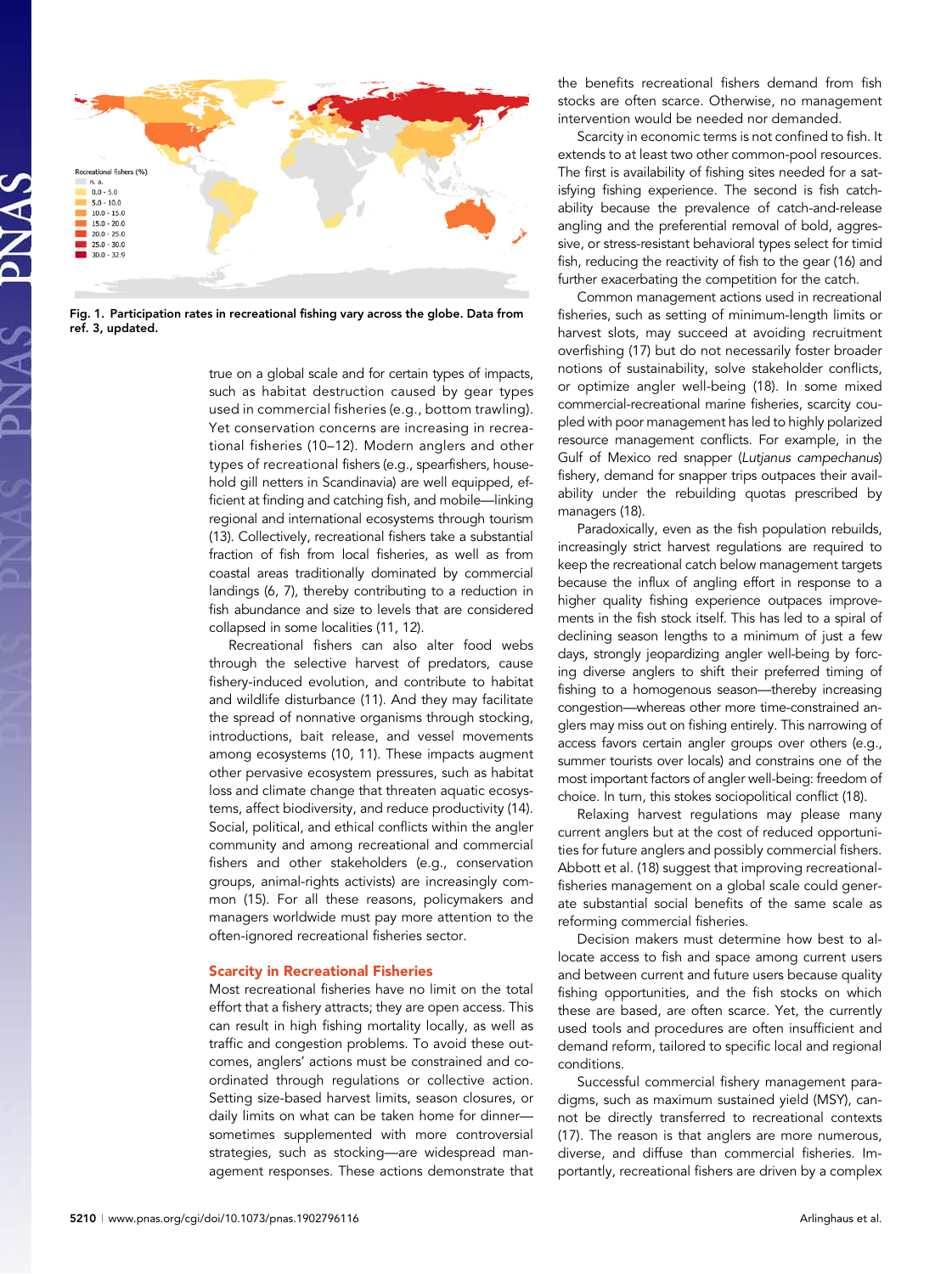set of catch- and non–catch-related motivations, many of which have nothing to do with a desire to reap maximum biological yield (17).

What constitutes a high-quality recreational fishing experience is personally defined and, thus, highly variable among people (17). Some anglers value the quantity of catch very highly, others care more about the opportunity to catch a single large trophy or they do not take any fish at all whereas still others prioritize non-fish attributes, such as solitude or experiencing nature (17). Thus, many anglers will continue fishing even on small stock sizes because a range of non-fish attributes maintains the attractiveness of fishing as a pastime (12, 17). Therefore, managing for MSY, as is typical in commercial fisheries, cannot be optimal for a large pool of highly diverse recreational fishers (17).

The diffuseness and large regional mobility of recreational fishers also create daunting challenges for the monitoring of catch and stock status, which is logistically and financially impossible in hundreds if not thousands of individual lakes and rivers in a landscape (12). Consequently, there is a widespread lack of data in recreational fisheries, necessitating management innovations that induce self-reinforcing feedbacks that demand little control and enforcement by agencies and do not necessarily rely on expensive stock assessments common to large-scale marine fisheries (13, 19).

## Policy Reform for Sustainability

Tough allocation decisions cannot be avoided in recreational fisheries. These tradeoffs relate to (i) fish, (ii) fishing time, and (iii) site access. They extend further to the need to develop fishery-specific management responses to create diverse fishing opportunities from which a regionally mobile, highly diffuse, and heterogeneous group of anglers can choose based on personal preferences (13, 20). Experience from commercial fisheries suggests an effective, efficient, and equitable management is achieved by implementing management approaches that are robust to the behavioral feedbacks of fishers, relay signals of scarcity to harvesters, and provide incentive structures that align fishers' interests with fishery sustainability (19).

Current management systems often fail to create incentives for sustainable management of recreational fisheries. Individual anglers that buy the typical annual license do not experience constraints on individual effort or harvest. They thus receive little to no immediate benefit from limiting their personal take of fish because these resource investments may be quickly harvested by fellow anglers or commercial fishers. Moreover, under open access, anglers that induce more mortality, crowd more sites, or hook and release more fish do not bear higher costs than less impactful anglers. These powerful negative incentives are inconsistent with the scarcity of harvestable fish, the lack of vulnerable fish in catch-and-release fishing, and the often insufficient number of fishing sites needed to maintain high quality fishing for all.

The challenge for recreational fisheries is to shift away from the poor incentives created by one-size-fitsall harvest regulations, annual licensing, and widespread

stocking in inland fisheries to policies and regulations that unleash virtuous incentives among a vastly more numerous population of highly diverse people. We offer five pragmatic steps for policy reform (Fig. 2), bearing in mind that it is impossible to address the full diversity of recreational fishing contexts. Nevertheless, our list offers general principles that are broadly applicable and, importantly, are substantially different from common practice.

First, policymakers and managers need to acknowledge the overriding recreational nature of most recreational fishing—fish are part of a multifaceted leisure experience, not primarily a source of food or personal income as in commercial fisheries. There is a need to move beyond dated paradigms, such as MSY, to manage recreational fisheries (5, 17). Countries such as the United States, however, continue to manage federal marine fisheries involving large recreational fishing sectors for MSY. A focus on bioeconomic management targets and models that measure the impact of policies on fishing opportunities and their quality as valued by anglers themselves provide a much-needed step in the right direction (17, 21).

Second, anglers must be better organized and involved in management processes. Although governance systems for recreational fisheries are in place in many developed nations, even wealthy countries struggle to integrate recreational fisheries effectively into the fishery policy and assessment system. For example, the European Union continues to keep recreational



Fig. 2. There are five essential tenets of policy reform for sustainable recreational fisheries (outer ring). And there are several supposed impacts on angler and manager incentives (inner ring). Recreational fisheries are quite diverse in terms of their motives, habitats, and impacts (center image). Image credit: Sign Art Studio.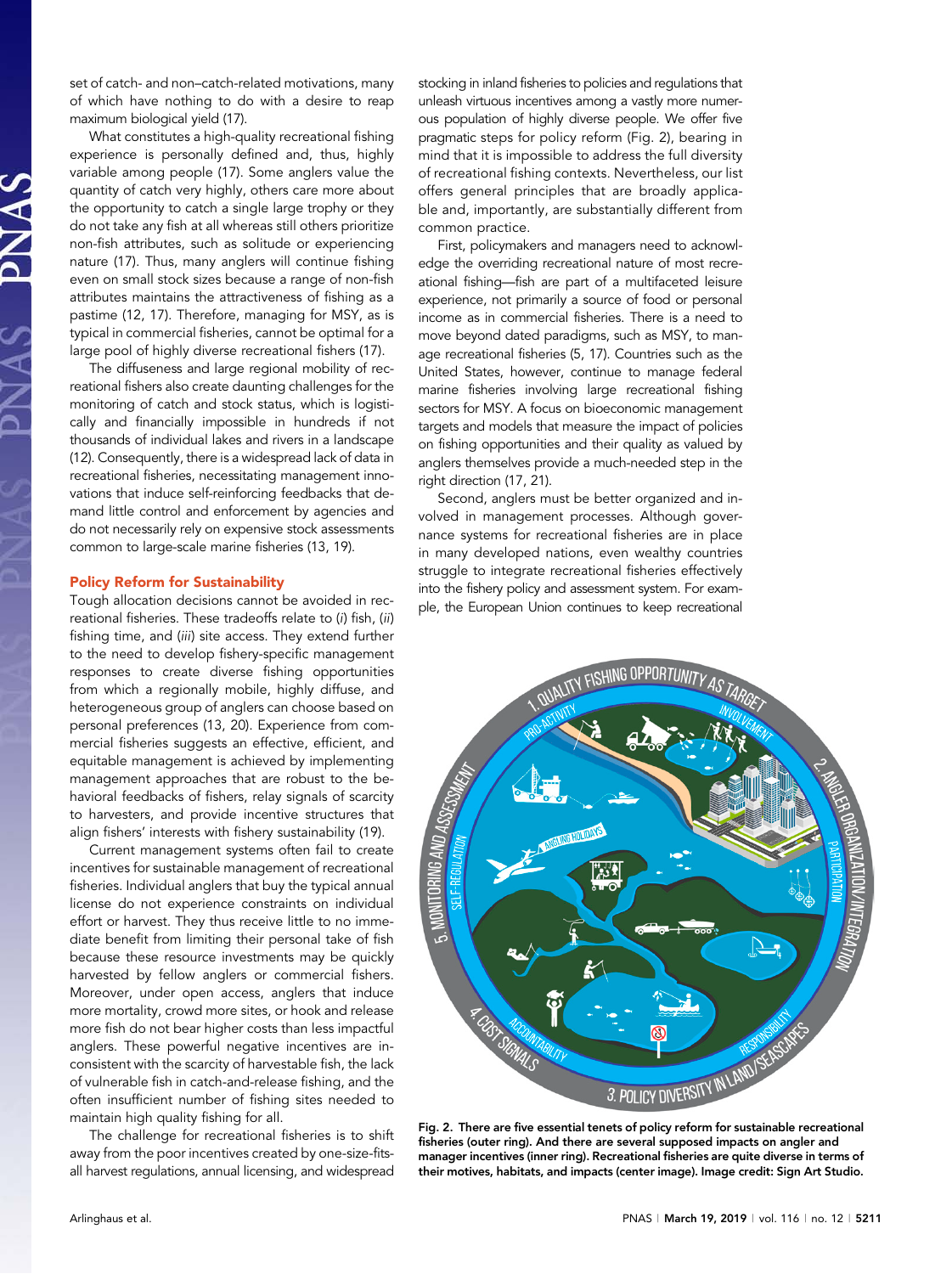fisheries largely unregulated and unmonitored within its Common Fisheries Policy. This leads to inefficient allocations, loss of human welfare, and heightened conflict. Angler organizations are key to the promotion of improved participation in management processes and monitoring. Incentives for involvement increase when angler interests are considered on equal footing with other stakeholders, such as commercial fishers. This promises to shift the incentive structure of angler organizations from defensive—mainly about securing access rights—to proactive, forward-looking, and cooperative attitudes to fisheries management and conservation.

In all cases, to be effective the quantity of recreational fishing privileges needs to be limited and consistent with biological management targets. This ensures that individual anglers directly pay for the public resources they consume.

> For example, in freshwater fisheries, agencies could establish or support local-level angler organizations and proactively involve them in co-management schemes to design regulations that are tailored to local needs. We encourage decision makers to grant local angler organizations some level of management sovereignty (e.g., the right to decide about which harvest regulations to set), thereby increasing accountability and responsibility for management decisions (22). The experiences from the private fishing-rights systems in freshwater fisheries in Europe show that incentivizing anglers to get involved in local management can pay large conservation dividends at limited costs to the public (13, 22).

> Third, a single fishery typically cannot satisfy the often-conflicting objectives of a heterogeneous group of recreational fishers (17, 20, 21). In lake-rich freshwater landscapes, independent populations of fish thriving in different ecosystems enable management for a diversity of fishing opportunities. Managers can strategically develop areas (e.g., different lakes) for particular fishing experiences by varying harvest regulations, access, stocking rates, size of stocked fish, etc. (13). Similar approaches are conceivable in coastal and reef fisheries focused on species with confined home ranges. Anglers can sort in space and seek those opportunities best matching their preferences (20), promoting a self-regulating system. Although some agencies have implicitly used this lakescape/seascape approach (23), this is seldom the explicit policy. The potential for a stabilizing portfolio effect of a diversified management scheme is, however, substantial.

> Fourth, decision makers need to clearly signal to anglers, through the management system, that (i) the anglers are using a common-pool resource, which is depletable by the anglers' use and (ii) fish are a resource that must be invested in to safeguard sustainability. This applies particularly to fisheries that are

under high pressure or are overfished, like the red snapper example shows (18, 24). Decision makers may want to use strategies that send unambiguous signals to individual anglers about the value of the fish they land or about the recreational experience itself. The signals may involve monetary or nonmonetary costs. For example, managers could limit access opportunities (e.g., caps on total licenses for a given water body, provision of restricted access points, or release of fishing day passes) or sell harvest privileges (e.g., harvest tags [24]) rather than continue to release annual licenses permitting individually unlimited effort/ landings. Scarcity signals are especially clear when opportunities are tradeable with other potential users (e.g., access rights or harvest tags). The harvest tag option is well suited to quota-regulated or otherwise overfished environments with low discard mortality and where the primary impacts of fishing are through harvest. Rights to fish a specified amount of time (e.g., a fishing day or week pass) may be better attuned to fisheries with significant discard mortality or where regulating nonharvest fishing impacts (e.g., congestion or impacts on catch rates through fish-gear–avoidance learning) are important.

In all cases, to be effective the quantity of recreational fishing privileges needs to be limited and consistent with biological management targets. This ensures that individual anglers directly pay for the public resources they consume. These cost signals have two effects. First, anglers who are willing to invest enjoy the benefits, supporting economically efficient allocation. Second, those anglers that have a disproportionate impact on the stock pay the greater costs, internalizing the environmental costs of increased scarcity.

Although economic efficiency tends to favor pricebased methods of allocation (i.e., auctions, retail sales of tags or passes, or resale of tags or passes), decision makers will also need to consider distributional aspects of new policies. Other means of allocation (e.g., allocation of harvest tags by lottery) may be judged more equitable but will likely come at the cost of reduced efficiency. Importantly, fishing day passes or harvest tags must not be so expensive to curtail access to the poor. The essential point is that tags or passes are limited (to safeguard biological sustainability where needed) and are allocated to those that benefit more. Clearly, harvest or catch tags are not a panacea, and alternative management tools may also lead to economic efficiency, which constitutes an important empirical research question.

Fifth, data collection and monitoring must be able to assess the status of recreational fisheries in hundreds to thousands of ecosystems and be used in communication with stakeholders and for assessment of policy effectiveness and social-ecological outcomes. Although complete and up-to-date monitoring information is an illusion given the diversity and number of fisheries, data-poor stock-assessment methods can provide suitable approximations (25). Mandatory catch and effort reporting in recreational fisheries complemented by scientific surveys and